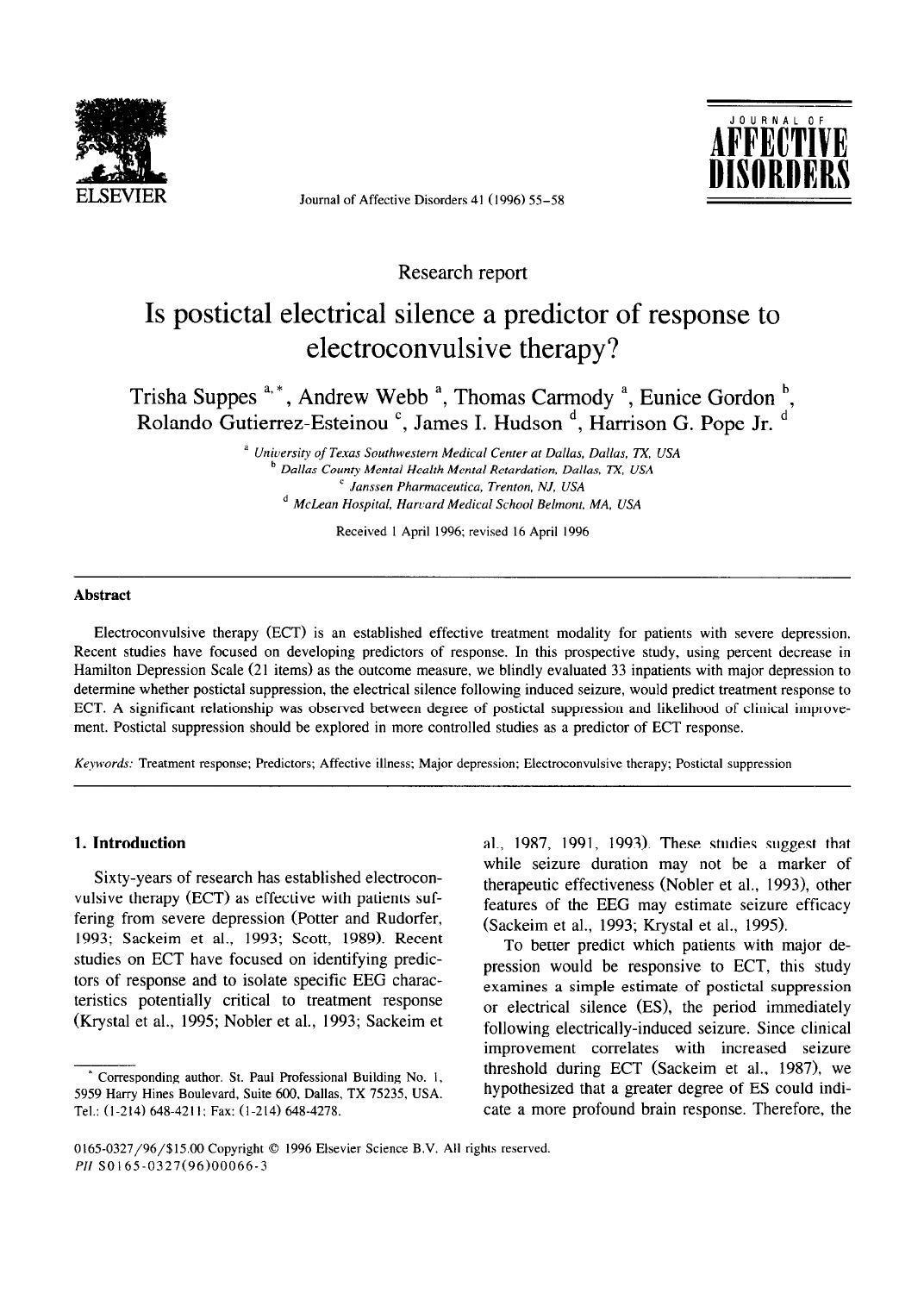more significant the ES, the more likely it would be and ES duration observed with the 8 electrode array rents (e.g., potassium currents). identical.

### 2. **Methods**

The list of patients referred for ECT at McLean Hospital between 1989 and 1991 was reviewed to identify individuals meeting DSM-III-R (APA, 1987) criteria for major depression (HP). The study was approved by the McLean Hospital Human Subjects Board, and informed consent given by all patients. Additional diagnostic confirmation was obtained from clinical evaluation by treating psychiatrists, medical records, a record review, and, in most cases, a brief structured interview with the patient (HP). Thirty-four consecutive patients met inclusion criteria and agreed to study participation. One patient did not receive at least five ECT treatments and is therefore not included in the analyses.

All remaining 33 patients had ES assessed at each of six ECT treatments. The type of ECT administered was unilateral, bilateral or, in a small number of cases, sine wave treatments. Because the primary aim was to see if a simple, readily obtained EEG characteristic (ES) could predict treatment response, the type of ECT given was not collected. ECT techniques followed McLean Hospital procedure which are reported elsewhere in some detail (Frankenberg et al., 1993). Briefly, the device used to administer most ECT treatments was a MECTA SR-1. When sine wave stimuli were used, the device was a MEDCRAFT B-24. Stimulus dosage was selected so that a seizure of 30-60 s could be achieved. The anesthetic agent was usually methohexital and succinylcholine. When unilateral ECT was used, the electrode was placed in the d'Elia position on the nondominant hemisphere. Seizure duration was determined by EEG monitoring and the cuff method.

Due to concern over accuracy of the MECTA electrodes (one recording electrode only) to record the quality of ES, a simultaneous 8 electrode array was done with three patients. Seizure characteristics

to observe a decrease in depressive symptoms. This were somewhat different compared to single elechypothesis derives from neurological observations trode recordings, however the quality and time of ES that seizures terminate with a period of postictal onset were essentially equivalent. Importantly, within suppression. Many factors may cause this ES, includ- the time frame of evaluating the ES  $(2-5 \text{ s from})$ ing GABA-ergic (inhibitory) activity and ionic cur- onset) the two recording methods were virtually

> The degree of ES at five seconds was blindly rated on a O-2 scoring scale, with 2 representing the most significant silence (essentially a flat line), 1 as intermediate from baseline (approx. 50% of frequency and amplitude), and 0 representing essentially no electrical change relative to pre-seizure baseline. The second rater (TS), blinded to the patient's identity, rated approximately 50% of the EEG strips to confirm electrical silence assessments. A high interclass correlation coefficient was found between the two raters  $(r = 0.9)$ .

> Clinical response to ECT treatment was measured by calculating percent improvement from baseline on the Hamilton Depression Scale (HDS) (21 items) (Hamilton, 1969). Of the 33 patients, the first 15 had Hamiltons administered before the 1st and following the 3rd and 6th ECT treatments, while the remaining 18 patients had Hamiltons only before the 1st and after the 6th treatment.

> Correlation and linear regression analysis were used to investigate the potential relationship between HDS improvement and quality of ES. To make a very conservative statistical judgment statistical significance was determined using a Bonferroni corrected *P*-value ( $P < 0.0083$ ). Because the degree of ES was rated on an ordinal  $(0-2)$  scale, the Spearman Rank Order Correlation coefficient is reported. All statistics were generated using Statistical Analysis System software, version 6.04 (SAS Institute Inc.).

## 3. **Results**

High correlation between degree of ES and likelihood of significant treatment response following six treatments was noted with the first 15 patients analyzed  $(T = 0.66, P < 0.008$ ; see Table 1). When all subjects ( $n = 33$ ) were analyzed percent decrease in the HDS at six treatments showed a trend toward a significant correlation with ES ( $T = 0.39$ ,  $P < 0.05$ ; see Table 1).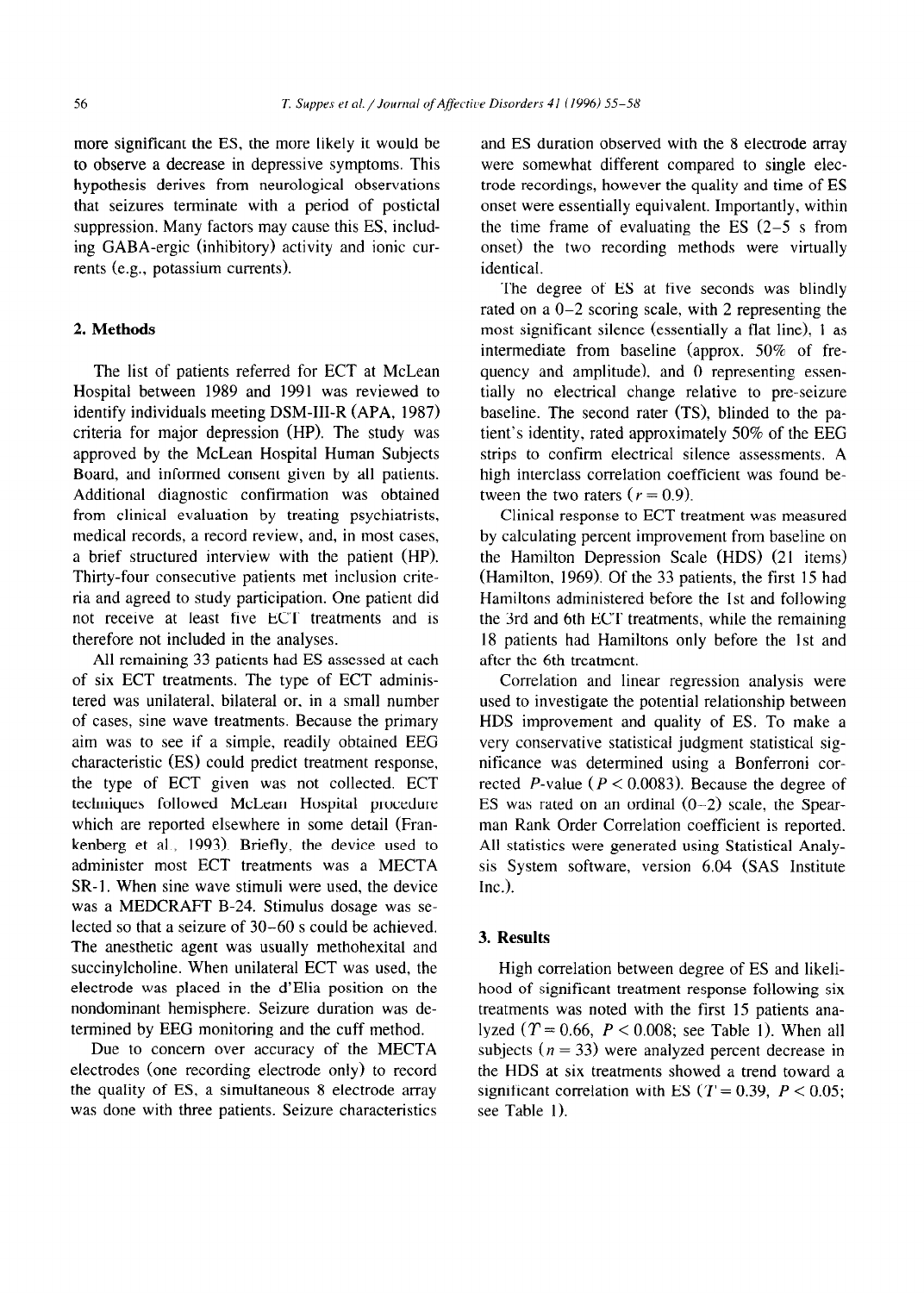

Fig. 1. Results of linear regression. Dashed line,  $n = 15$ ; solid line,  $n = 33$ ; dotted line,  $n = 32$ .  $\star$  = outlier value, this patient's results excluded from analyses of group of  $n = 32$  (see Table 1).

Table 1 **Decrease in Hamilton depression rating with mean electrical silence at 5 s** 

| <b>ECT</b> treatment | $n = 15^{a}$ | $n = 33^{b}$ | $n = 32$   |
|----------------------|--------------|--------------|------------|
| $1st-6th$ (mean)     | $r = 0.66$   | $r = 0.39$   | $r = 0.50$ |
|                      | P < 0.008    | P < 0.027    | P < 0.005  |
| 1st-5th (mean)       | $r = 0.62$   | $r = 0.37$   | $r = 0.48$ |
|                      | P < 0.014    | P < 0.033    | P < 0.006  |
| $1st-4th$ (mean)     | $r = 0.45$   | $r = 0.31$   | $r = 0.40$ |
|                      | P < 0.096    | P < 0.079    | P < 0.025  |
| $1st-3rd$ (mean)     | $r = 0.49$   | $r = 0.37$   | $r = 0.44$ |
|                      | P < 0.063    | P < 0.032    | P < 0.012  |
| $1st-2nd$ (mean)     | $r = 0.46$   | $r = 0.25$   | $r = 0.34$ |
|                      | P < 0.083    | P < 0.158    | P < 0.062  |
| 1st (mean)           | $r = 0.53$   | $r = 0.30$   | $r = 0.38$ |
|                      | P < 0.044    | P < 0.095    | P < 0.037  |

<sup>a</sup> First phase of study.

**b Entire sample.** 

**' Entire sample with one outlier dropped from data.** 

Since the goal in a pilot study is to identify population effects, a random regression analysis was conducted to determine whether any particular subject exerted undue influence. One patient was identified with more than twice the influence of any other subject (Cook's  $D$ ). When this outlier was pulled from the analysis a significant correlation was observed  $(T = 0.50, P < 0.005$ ; see Table 1). Table 1 and Fig. 1 show results across the three groups; first 15, entire group of 33, and entire group with outlier value pulled ( $n = 32$ ).

## 4. **Discussion**

This preliminary study found a significant relationship between degree of postical suppression or